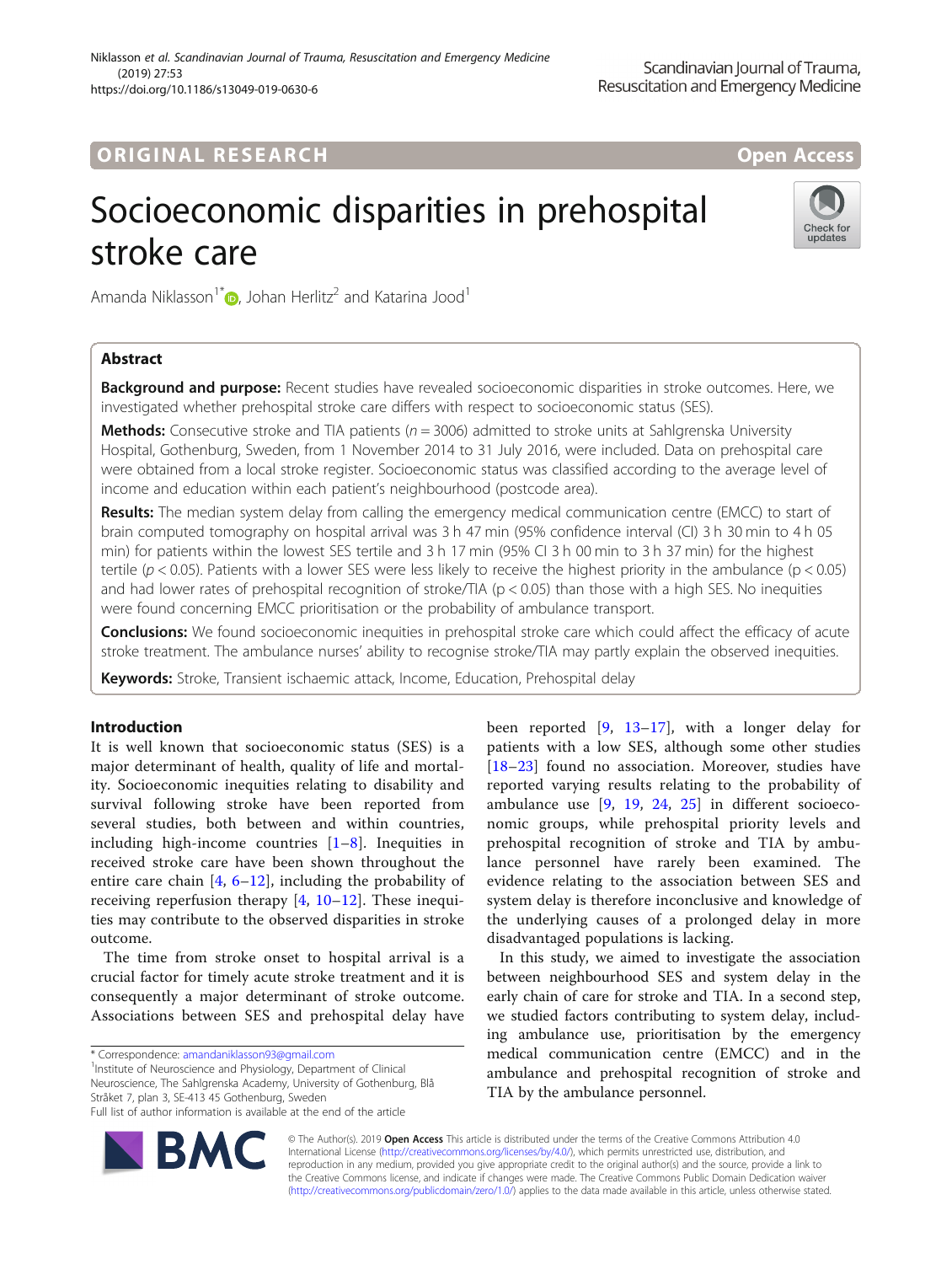## Methods

#### Study population

In this study, we included all patients who had received care for stroke (defined as ICD-10 codes I61, I63 or I64) or TIA (defined as ICD-10 code G45) at stroke units at Sahlgrenska University Hospital, Gothenburg, Sweden, between 1 November 2014 to 31 July 2016, and had a postcode of residence within the catchment area of the hospital at diagnosis. Sahlgrenska University Hospital consists of three different hospitals; Sahlgrenska Hospital, Mölndal Hospital and Östra Hospital, all with their own stroke units. The catchment area of Sahlgrenska University Hospital comprises five municipalities with a total of about 700,000 inhabitants. All patients suffering a suspected stroke or TIA in these municipalities receive hospital care at Sahlgrenska University Hospital, according to regional guidelines.

### Variables

Väststroke is a local stroke register reflecting care throughout the entire care chain for all stroke and TIA patients who have been hospitalised at stroke units at Sahlgrenska University Hospital. The register complements the Swedish Stroke Register (Riksstroke) with further details covering the chain of care among patients suffering a stroke/TIA that are not reported in Riksstroke. One example is various aspects of the prehospital chain of care. For this study, data on age, sex, diagnosis of stroke or TIA, postcode of residence, date of stroke or TIA onset, date and time of calling the EMCC, priority given by the EMCC, ambulance transport, priority in the ambulance, prehospital recognition of stroke or TIA by the ambulance personnel and date and time for the start of the first brain CT scan on hospital arrival were obtained from Väststroke.

## Classification of socioeconomic status

We used neighbourhood-level SES, defined by a combined measurement including average level of income and education for the residents in each postcode number within the primary catchment area of Sahlgrenska University Hospital. In addition to individual SES, evidence indicates that the average level of SES within a person's neighbourhood is an additional and distinct predictor of health [[26,](#page-8-0) [27](#page-8-0)]. Data on levels of income and education within each postcode area were obtained from Statistics Sweden on 7 June 2016. The most recently completed datasets were obtained, reflecting level of education collected in 2015, while information on income was collected for 2014. For education, data were collected among citizens aged 25–64 years, while data on income from employment were collected among those above 20 years of age. Level of education was defined as low, if the highest completed education was elementary school or upper secondary school, while a high level of education was defined as post-secondary education. Income was defined as low, if the income was less than the average income in Sweden, and high, if above average.

In all, the catchment area of Sahlgrenska University Hospital included 588 postcode areas with between three and 3294 inhabitants (mean 1188), where a minority of the postcode areas had fewer than 100 inhabitants ( $n =$ 31). In the first step, the average levels of income and education were examined separately for all postcode areas in the catchment area of the hospital. The postcode areas were ranked into deciles based on the proportions of citizens with low and high levels of income/ education respectively, resulting in a total ranking from 2 to 20 for each of the two determinants of SES. A low ranking indicated a large proportion of citizens with low income/education and a small proportion with high income/education within the postcode area and vice versa. By combining the total ranking for the level of education with the total ranking for the level of income, a combined socioeconomic measurement ranging from 4 to 40 was obtained. In the next step, the combined socioeconomic ranking was used to divide the postcode numbers into tertiles and classify them as low SES (rank 4–17), intermediate SES (rank 18–28) or high SES (rank 29– 40). In the last step, each patient was linked to the level of SES of his/her own postcode of residence. In 2015, 702,091 people lived within the catchment area of Sahlgrenska University Hospital, of which 241,324 (34.4%) lived in a postcode area classified as having a low SES, 252,857 (36.0%) lived in neighborhoods with an intermediate SES and 207,910 (29.6%) people lived in postcode areas with a high SES.

## Statistical methods

System delay, defined as the time interval between the patient's or a bystander's alarm call to the EMCC and start of the first performed brain CT scan on hospital arrival, was calculated. Data on priority levels made by the EMCC and in the ambulance were dichotomised so that those who received the highest priority (priority 1) formed one category and those with a lower priority the other. In Sweden, the EMCC prioritize patients into one of three priority levels based on the Swedish index for emergency medical alarm reception. Priority 1 is given to potentially acute life-threatening conditions, priority 2 to acute but not life-threatening conditions and priority 3 to conditions needing medical evaluation but where equitable waiting time should not affect the outcome. The dichotomization was done because Swedish guidelines state that patients with a suspected stroke or TIA should be given priority 1 by the EMCC and in the ambulance.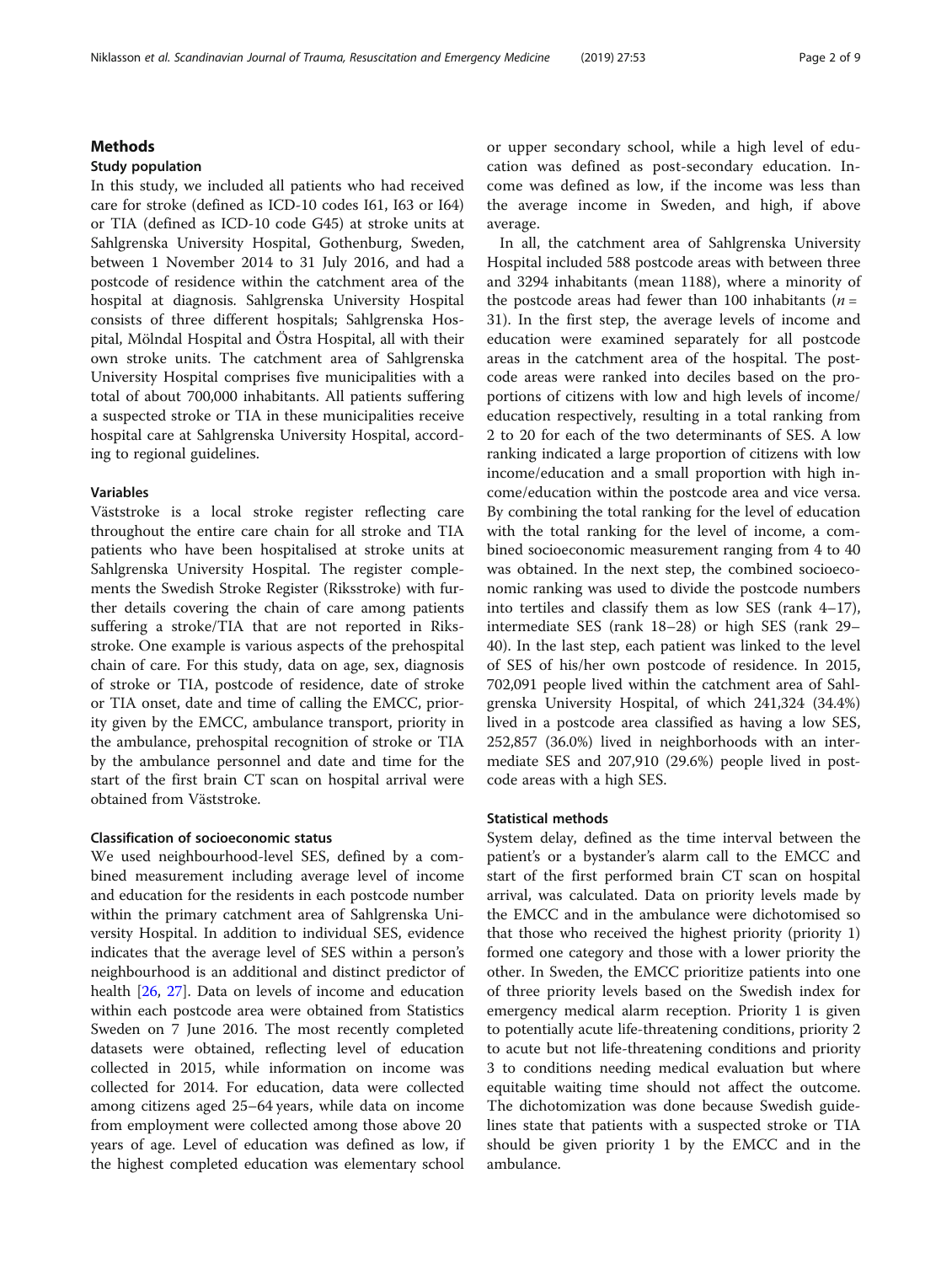The impact of SES on system delay was analysed among patients who had been transported by ambulance, using linear regression with a log-transformed response. The estimated marginal means predicted by the model were used to investigate the median system delay in hours and minutes for each socioeconomic group. The time variable was log-transformed using the natural logarithm, before the linear regression was performed because of its non-normal distribution, resulting in the median system delay after calculating the antilogarithms of the estimated marginal means. Binary logistic regression was used to investigate the associations between SES and prioritisation by the EMCC, ambulance use, prioritisation in the ambulance and probability of prehospital recognition of stroke/TIA. The results of these analyses are presented as odds ratios (OR) and 95% confidence intervals (CI). Both univariable and multivariable analyses were performed for each outcome. The multivariable analyses for system delay, prioritisation by the EMCC, ambulance use and prioritisation in the ambulance were adjusted for age, sex, and stroke/ TIA, while the analysis of prehospital recognition of stroke and TIA was adjusted for sex and age. Figure 1 shows a summary of the analysed components of delay from EMCC call to performed CT scan. In all the analyses, a low SES was used as a reference. In addition, we investigated whether there was an association between SES and the different outcomes using the continuous ordinal SES scale (score 4–40). All the statistical analyses were conducted using IBM SPSS Statistics 24. Statistical significance was assumed at a  $p$ -value of < 0.05.

## Results

During the study period, a total of 3524 patients were admitted to stroke units at Sahlgrenska University Hospital with an event of stroke or TIA between 1 November 2014 and 31 July 2016. After the exclusion of patients whose postcodes of residence were outside the catchment area of the hospital, the final study population consisted of 3006 patients. Figure [2](#page-3-0) shows a flowchart of the included patients. Of these, 1943 (64.6%) had contacted the EMCC and were included in the analysis of prioritisation by the EMCC, while 1882 (62.6%) had been transported by ambulance to hospital and were included in the analyses of system delay, prioritisation in the ambulance and probability of prehospital recognition of stroke or TIA. Table [1](#page-3-0) shows the baseline characteristics of the study population. Stroke was the discharge diagnosis in 2219 (73.8%) cases, while 787 (26.2%) had a TIA as the cause of hospitalisation. In all, 1155 (38.4%) were classified as having a low SES, 1088 (36.2%) an intermediate SES and 763 (25.4%) a high SES.

No statistically significant socioeconomic disparities were found in terms of prioritisation at the EMCC, in either univariable or multivariable analyses, regardless of using the three ordinal categories or the continuous ordinal scale. Of the 1943 patients who had contacted the EMCC, 1855 (95.5%) had registered data on priority received. Of these, 1311 (70.7%) received the highest priority level. The multivariable adjusted OR for priority 1 at the EMCC was 1.18 (95% CI 0.94–1.49) ( $p = 0.151$ ) for patients with an intermediate SES, 1.23 (95% CI 0.95– 1.59) ( $p = 0.122$ ) for those with a high SES and a  $p$ -value of 0.098 for the continuous SES-scale. Likewise, the probability of arrival by ambulance on hospital was not associated with socioeconomic status, in either univariable or multivariable analyses. The multivariable adjusted OR for ambulance transport was 0.96 (95% CI 0.80–1.15) ( $p = 0.639$ ) among patients living in postcode areas with an intermediate SES, 0.92 (95% CI 0.76–1.12)  $(p = 0.399)$  for those with a high SES and  $p = 0.270$  for the continuous SES scale.

In all, 1786 (94.9%) of the 1882 patients who had been transported by ambulance had registered data on both the time of EMCC call and the time of the start of brain CT scan on hospital arrival. Socioeconomic inequities were observed with respect to system delay in both univariable and multivariable analyses, see Fig. [3.](#page-4-0) In the univariable analysis, patients with a low SES had a median system delay of 3 h 25 min (95% CI 3 h 11 min-3

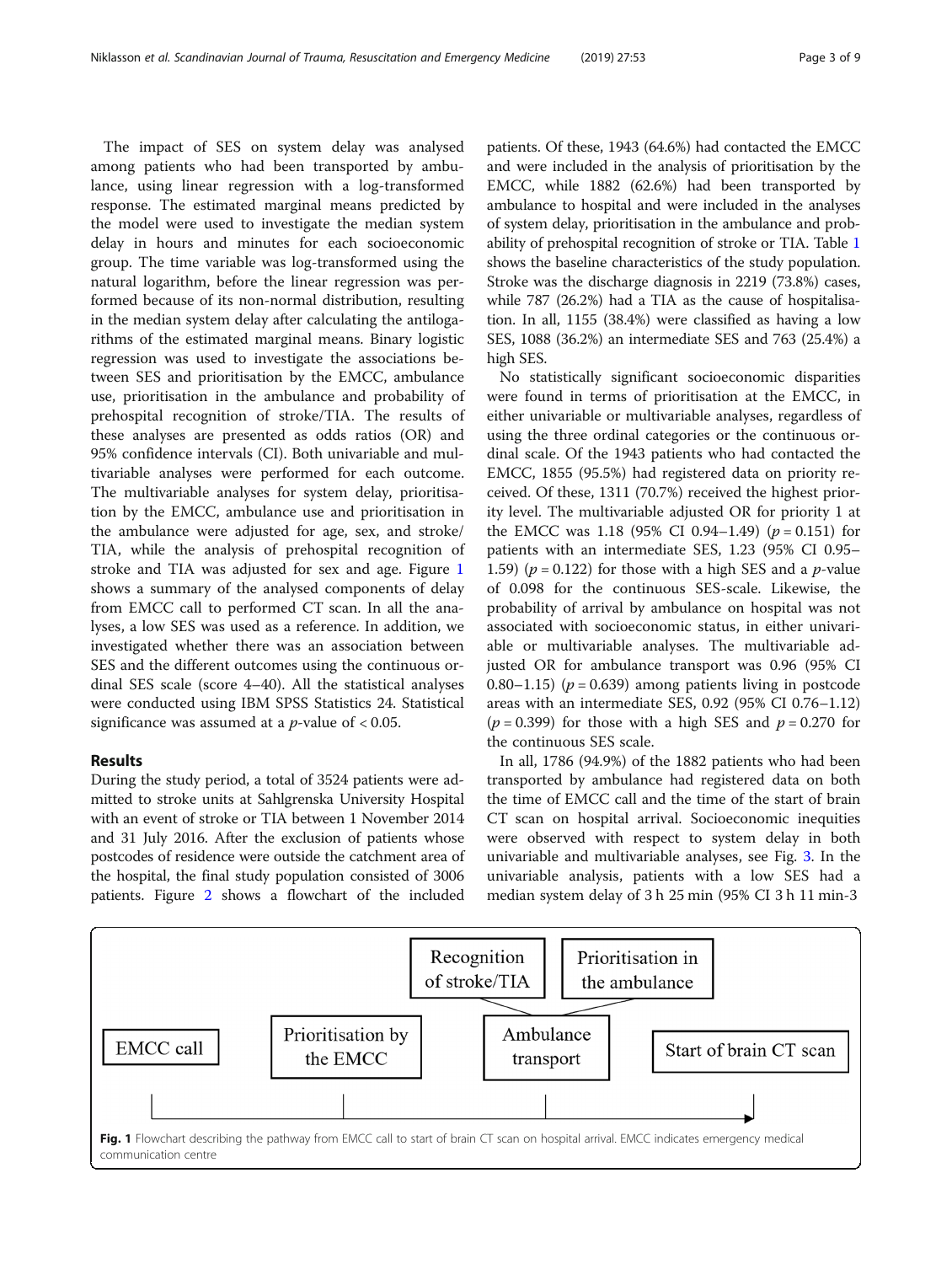<span id="page-3-0"></span>

| <b>Table 1</b> Baseline characteristics of the study population |  |
|-----------------------------------------------------------------|--|
|-----------------------------------------------------------------|--|

| Variable                        | Total study population ( $n = 3006$ ) |  |  |
|---------------------------------|---------------------------------------|--|--|
| Age (mean $\pm$ SD)             | $75.4 \pm 13.1$                       |  |  |
| Female sex, n (%)               | 1479 (49.2)                           |  |  |
| Low SES, $n$ $(\%)$             | 1155 (38.4)                           |  |  |
| Intermediate SES, n (%)         | 1088 (36.2)                           |  |  |
| High SES, n (%)                 | 763 (25.4)                            |  |  |
| Stroke, n (%)                   | 2219 (73.8)                           |  |  |
| Contacted EMCC, n (%)           | 1943 (64.6)                           |  |  |
| Transported by ambulance, n (%) | 1882 (62.6)                           |  |  |

SES indicates socioeconomic status and EMCC indicates emergency medical communication centre

h 40 min), those with an intermediate SES 3 h 22 min (95% CI 3 h 08 min-3 h 38 min)  $(p = 0.811)$  and those with a high SES 3 h 02 min (95% CI 2 h 47 min-3 h 19 min) ( $p = 0.043$ ). There was also a significant association with the continuous SES scale ( $p = 0.034$ ). After adjustments for sex, age and stroke or TIA as the discharge diagnosis, patients with a low SES had a median system delay of 3 h 47 min (95% CI 3 h 30 min-4 h 05 min), those with an intermediate SES 3 h 40 min (95% CI 3 h 23 min-3 h 59 min) ( $p = 0.570$ ), patients living in postcode areas with a high SES 3 h 17 min (95% CI 3 h 00 min-3 h 37 min) ( $p = 0.015$ ), while the p-value for the continuous scale was 0.009.

Of the 1882 patients who had been transported by ambulance to hospital, 1800 (95.6%) had registered data on priority in the ambulance. Of these, 577 (32.1%) had been regarded as priority 1, while 1223 (67.9%) had received a lower priority. Priority in the ambulance showed a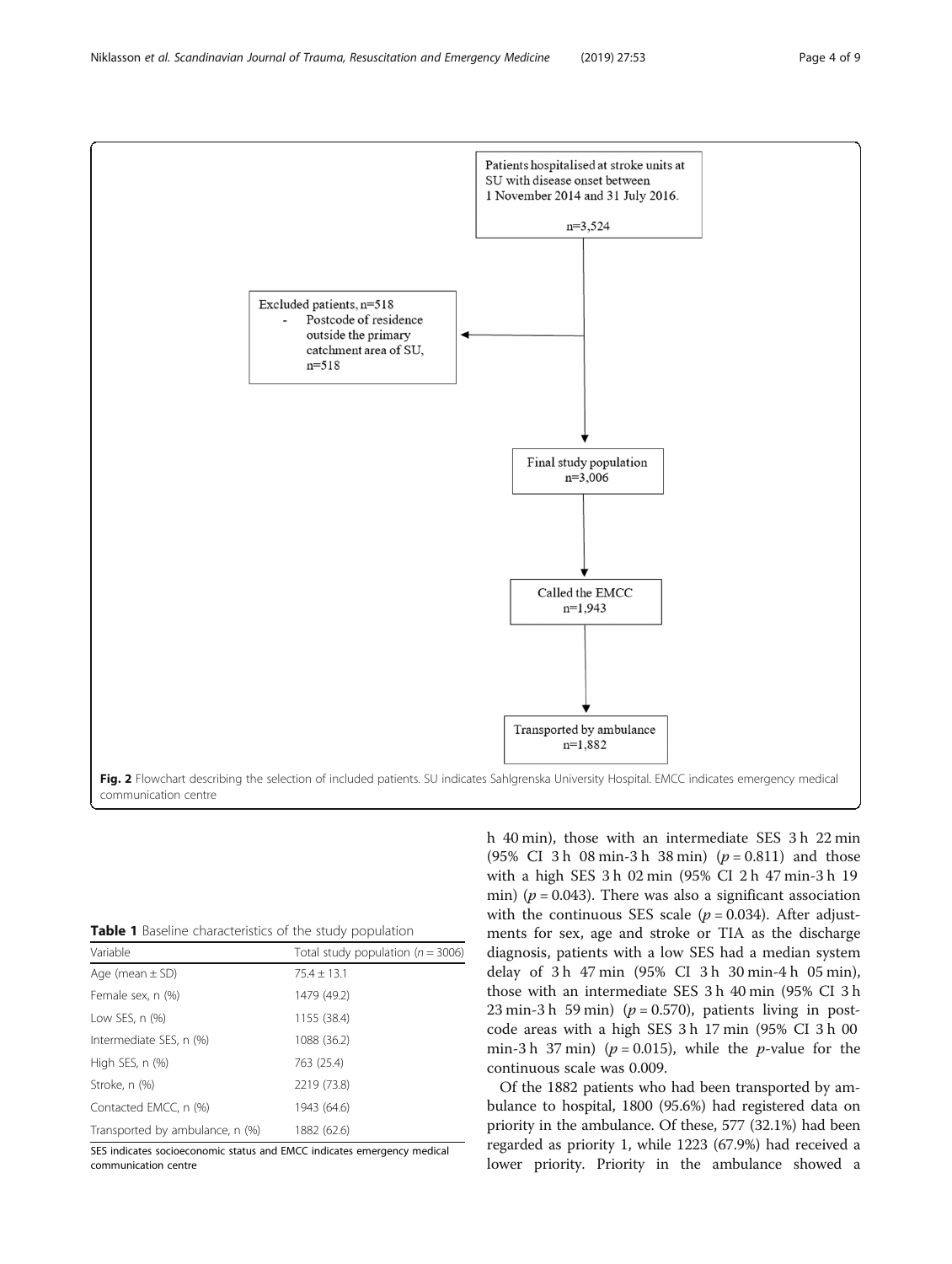<span id="page-4-0"></span>

significant association with the continuous SES scale, in both univariable and multivariable analysis ( $p = 0.032$  and  $p = 0.005$  respectively). As shown in Table 2, in the univariable analysis, a statistically significant difference in the probability of receiving the highest priority was observed between the lowest and the highest SES groups. After adjustment, a socioeconomic gradient was found, where the probability of being given priority 1 increased as the level of SES became higher.

In all, 1789 (95.1%) of the 1882 patients who had been transported by ambulance had registered data on whether a

stroke or TIA had been recognised by the ambulance personnel. A stroke or TIA had been recognised in 1363 (76.2%) cases, while 426 (23.8%) remained unrecognised until hospital arrival. In both univariable and multivariable analyses of the three ordinal categories of SES, the ambulance personnel recognised stroke and TIA to a significantly greater extent in patients with a high SES compared with those with a low SES, see Table [3.](#page-5-0) However, when using the continuous SES scale, the association did not reach the level of statistical significance ( $p = 0.065$  and  $p = 0.066$  for univariable and multivariable analyses respectively).

**Table 2** Odds ratios and 95% confidence interval for receiving priority 1 in the ambulance

| Socioeconomic status | Odds ratio (95% CI) | p-value | Adjusted odds ratio (95% CI) | <i>p</i> -value |  |  |  |
|----------------------|---------------------|---------|------------------------------|-----------------|--|--|--|
| Low (ref.)           | .00                 |         | 1.00                         |                 |  |  |  |
| Intermediate         | 1.20 (0.95-1.50)    | 0.129   | $1.27(1.01 - 1.62)$          | 0.043           |  |  |  |
| High                 | $1.31(1.02 - 1.69)$ | 0.036   | $1.43(1.10-1.87)$            | 0.008           |  |  |  |

Multivariable analysis adjusted for sex, age and stroke/TIA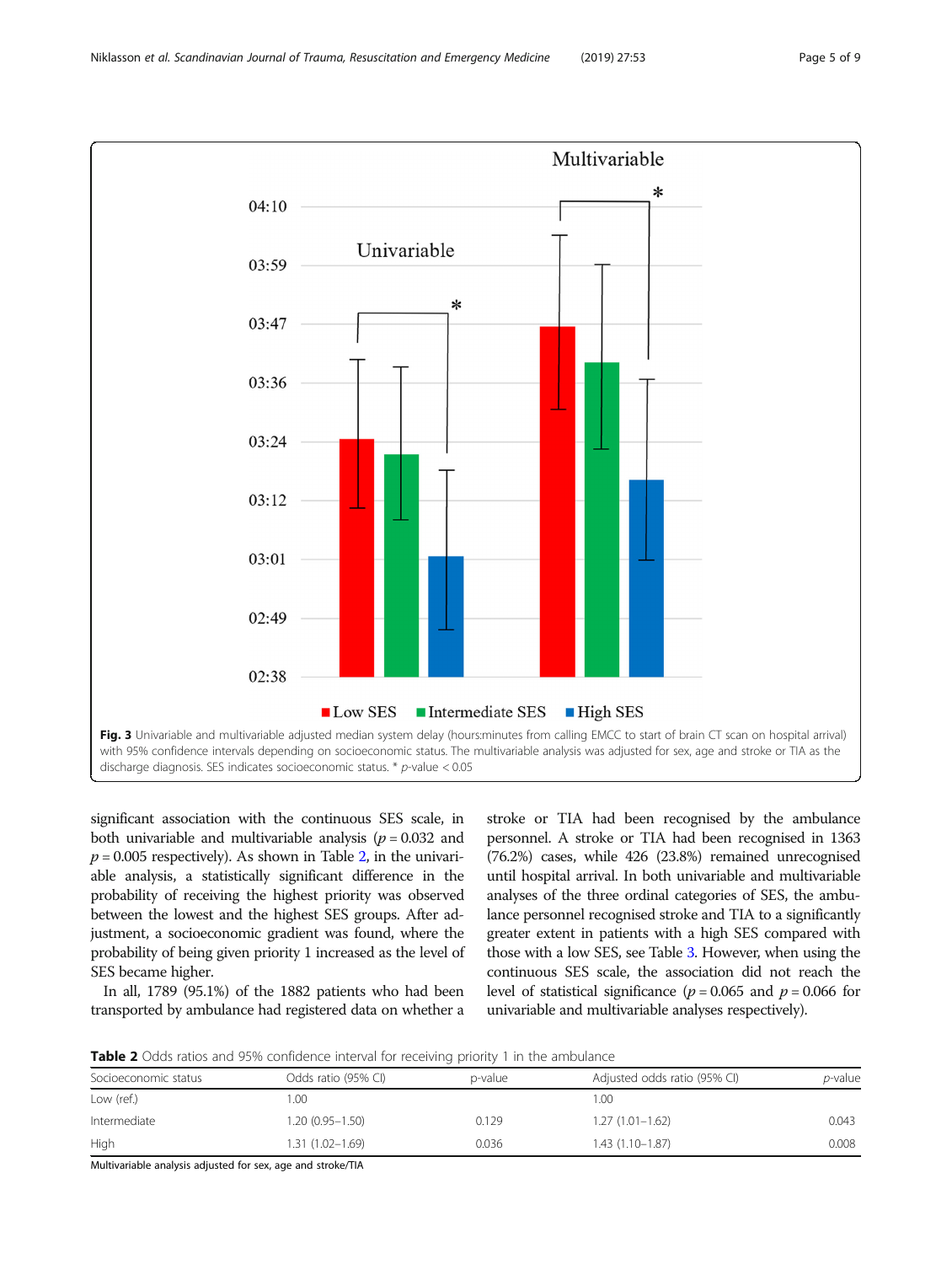| Socioeconomic status | Odds ratio (95% CI) | p-value | Adjusted odds ratio (95% CI) | p-value |
|----------------------|---------------------|---------|------------------------------|---------|
| Low (ref.)           | .00                 |         | 1.00                         |         |
| Intermediate         | $1.07(0.84 - 1.37)$ | 0.589   | $1.08(0.84 - 1.38)$          | 0.567   |
| High                 | $1.45(1.08-1.94)$   | 0.013   | $1.44(1.08 - 1.93)$          | 0.014   |

<span id="page-5-0"></span>Table 3 Odds ratio and 95% confidence intervals for prehospital recognition of stroke or TIA by the ambulance personnel

Multivariable analysis adjusted for age and sex

## **Discussion**

In this study, we found socioeconomic inequities in prehospital stroke care. Patients living in postcode areas with a lower SES had a prolonged median system delay, a lower probability of receiving the highest priority in the ambulance and their diagnoses were less frequently recognised by the ambulance personnel as compared to those with a higher SES. No socioeconomic disparities were found in terms of the probability of ambulance transport or the prioritisation by the EMCC.

Patients with a low SES had a 30-min longer median system delay than those with a high SES. This delay could potentially affect the efficacy of acute stroke treatments and subsequently contribute to socioeconomic disparities in stroke outcomes [\[28,](#page-8-0) [29\]](#page-8-0). Three other studies [[15](#page-7-0), [18](#page-7-0), [19](#page-7-0)] have designs similar to ours, investigating median time spans in the acute stroke care chain depending on SES. Two of them [[18,](#page-7-0) [19](#page-7-0)], both comprising patients during the late 1990s, found no or only small clinically relevant socioeconomic disparities in prehospital delay. On the other hand, a Canadian study published in 2012 [[15](#page-7-0)] found that patients with a low income had more than a one-hour longer median delay from stroke onset to hospital arrival than those with a high income. Other studies have used cut-off times to define delay. The most commonly used are hospital arrival beyond three or six hours from stroke onset, in which some studies have observed socioeconomic inequities [[9](#page-7-0), [14,](#page-7-0) [16,](#page-7-0) [17\]](#page-7-0), while others have not [\[20](#page-7-0), [22](#page-7-0), [23](#page-8-0)]. One study [\[13](#page-7-0)] found socioeconomic disparities in prehospital delay when using two hours as the cut-off, while another study [\[21\]](#page-7-0) reported no such disparities.

The inconsistent observations in these studies might be a result of differences in the definitions of SES, delay, study design and differences in social structures and welfare systems between the countries in which the research has been conducted. Many studies have approximated SES by using single SES indicators such as income or education alone. However, evidence from the literature indicates that SES is a complex measurement comprising a combination of social factors [[27](#page-8-0)]. For example, education and income are not interchangeable, hopefully making a combination of the two a stronger indicator of SES than using only one of the variables [[27\]](#page-8-0). Furthermore, neighbourhood SES might influence health and received care in ways other than the individual socioeconomic position [\[27\]](#page-8-0). In addition, divergent findings between older and more recent studies could be partly explained by changes in the guidelines for acute stroke care, as Alteplase was licensed for the treatment of acute stroke in the United States in 1996, in Canada in 1999 and in Europe in 2002 [\[29](#page-8-0)]. In line with Link and Phelan's fundamental cause theory, there might be social inequalities in access to the newest and most modern treatments, where patients with a higher SES are more able to take advantage of the innovations, thereby resulting in increasing disparities over time [\[30\]](#page-8-0).

Our findings also provide indications of possible contributory factors to socioeconomic inequities in system delay. Prehospital recognition of stroke and TIA, high prehospital priority levels and activating stroke alerts are fundamental to reducing delay and improving reperfusion rates  $[9, 20]$  $[9, 20]$  $[9, 20]$  $[9, 20]$ . To the best of our knowledge, there are no previous studies analysing the association between SES and prehospital priority levels. In our study, a socioeconomic gradient was observed, showing that the probability of receiving priority 1 in the ambulance decreased as the level of SES became lower. On the other hand, the level of SES was not associated with prioritisation by the EMCC. One possible explanation is that the EMCC generally gave the patients a higher priority than the ambulance personnel. Our findings of a lower probability of prehospital recognition of stroke and TIA among patients with a lower SES may potentially contribute to lower prioritisation both in the ambulance and in hospital and consequently prolonged system delay.

The socioeconomic inequities with respect to priority in the ambulance and recognition of stroke and TIA could be a result of discrimination. However, it is likely that factors other than those included in this study also affect received prehospital stroke care. Differences in the delay from symptom onset to calling the EMCC between socioeconomic groups could be one explanation. If the time from stroke onset exceeds the window of time for reperfusion therapy, this could contribute to lower prioritisation in the ambulance. Another explanation could be differences between the SES groups in their way of communicating their symptoms, which might facilitate or complicate prehospital recognition of stroke and TIA by the ambulance personnel. Differences in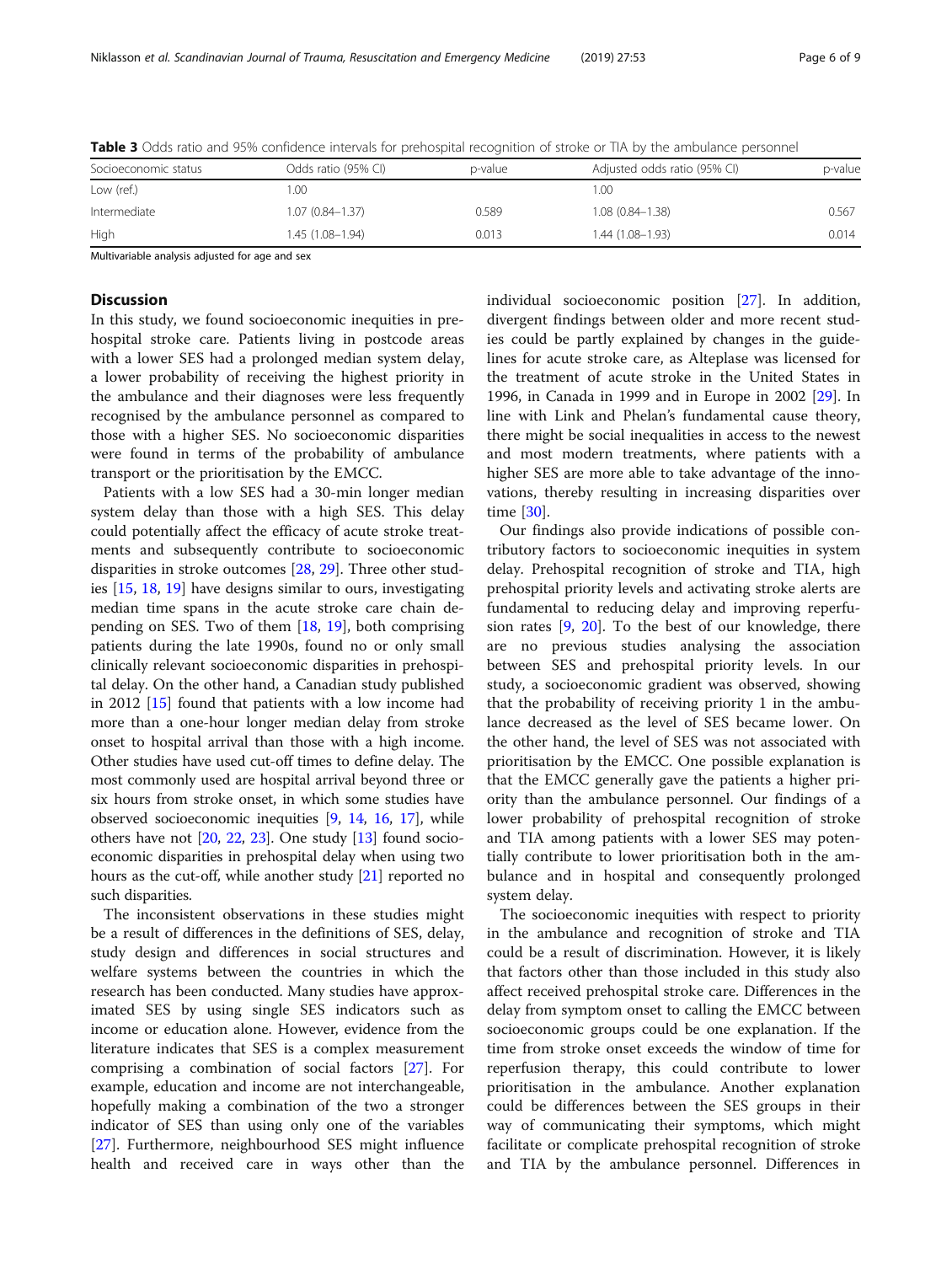ethnicities and proportions of non-Swedish speaking residents between the SES-groups might be another contributory factor, as it has been shown to influence received stroke care in some studies [[9\]](#page-7-0).

Regardless of its causes, awareness of the existence of socioeconomic inequities in prehospital stroke care is one of the first steps in the work towards reducing these disparities. Another important intervention would be to improve stroke knowledge and awareness of the potential of conscious and unconscious bias. An improved ability to recognise stroke symptoms and atypical stroke presentations among medical personnel would be beneficial to all social groups and lower socioeconomic groups would probably benefit the most. Spreading knowledge of stroke/TIA in the general population might also be an important step to reduce prehospital delay. It has been shown that stroke knowledge is lower in more disadvantaged social groups  $[31-33]$  $[31-33]$  $[31-33]$  $[31-33]$ . In this study, 64.6% of stroke and TIA patients contacted the EMCC and 62.6% were transported by ambulance to the hospital, a result that might reflect a general low knowledge of stroke and TIA in the society. Nevertheless, the result is fully in line with the annual report for 2016 from the Swedish Stroke Register (Riksstroke), reporting that 72% of stroke patients and 54% of TIA patients were transported by ambulance to hospital. Previous studies, conducted both in Sweden [[9,](#page-7-0) [34](#page-8-0)] and abroad [[18,](#page-7-0) [19](#page-7-0)], has shown a wide range in the use of emergency services among stroke and TIA patients, ranging from 35 to 76%.

The study has some strengths and some limitations. Data were retrieved from the local quality register Väststroke and comprised all the patients with a stroke or TIA diagnosis that had been hospitalised at stroke units at Sahlgrenska University Hospital and lived in the primary catchment area of the hospital. During the study period, almost all (> 95%) hospitalised stroke patients at Sahlgrenska University Hospital were admitted to a stroke unit according to the Swedish Stroke Register (Riksstroke). As a result, no exclusion was made based on social characteristics, resulting in a large unselected study population, reflecting the true socioeconomic diversity among hospital-treated stroke patients. Our study was a single-centre study, which eliminated the influence of socioeconomic disparities on access to highly specialised hospitals and differences in prehospital stroke care between university and non-university hospitals. On the other hand, the single-centre study design could influence the heterogenicity in the study population and thus limits the generalisability of the results. We chose to study the time from EMCC call to start of brain CT scan on hospital arrival, as it reflects the complete care chain from the patient's or a bystander's decision to seek medical care until potential acute treatments can be initiated. To the best of our knowledge, socioeconomic disparities in this time span have not previously been studied. Delays from hospital arrival to CT scan have previously been observed [[4\]](#page-7-0), which contributes to delays until the administration of acute treatments and it is important to include this in studies of this kind. Another strength of this study is the inclusion of both stroke and TIA patients. It is likely that some patients who received TIA as a discharge diagnosis had ongoing stroke symptoms during ambulance transportation and were candidates for admission as stroke alerts and then fully recovered after thrombolysis. However, we do not have data on the proportion of hospitalised TIA patients admitted to stroke units during the study period. According to regional guidelines, all TIA patients should be admitted to stroke units. As access to stroke unit care has been reported to be lower for groups with a low SES [\[35](#page-8-0), [36\]](#page-8-0), a potential selection bias would, if anything, result in an underestimation of the association between our measurements of prehospital care and SES. One limitation of this study was that only the date and not the time of stroke onset is recorded in the register. We were therefore unable to adjust for patients' or bystanders' delay in contacting the EMCC. However, reliable information on the exact time of stroke onset is difficult to obtain in unselected stroke populations. Neither did we have information on the distance between the ambulance stations and the patients' locations at the time of disease onset, as the actual driving time might influence system delay. However, there are several ambulance stations and three different hospitals included in the catchment area of the Sahlgrenska University Hospital which should reduce such disparities. In addition, the differences in prioritisation in the ambulance and prehospital recognition of stroke/TIA are not explained by differences in driving distance. Another limitation might be that SES was approximated by linking the patients to the average level of SES within their postcode areas, as not all citizens within a neighbourhood have the same level of income and education. However, one great strength in our approximation of SES is the inclusion of both income and education in a combined measurement, better reflecting the complexity of SES than the use of single variables [\[27\]](#page-8-0).

## Conclusions

This study shows that socioeconomic inequities exist in prehospital stroke care in Sweden. Patients with a lower SES have a 30-min longer delay from EMCC call to the start of brain CT scan on hospital arrival compared with patients with a high SES, a clinically significant delay that may potentially affect the efficacy of acute stroke treatment. The ambulance personnel's ability to recognise stroke and TIA might be an important underlying factor for the observed socioeconomic disparities in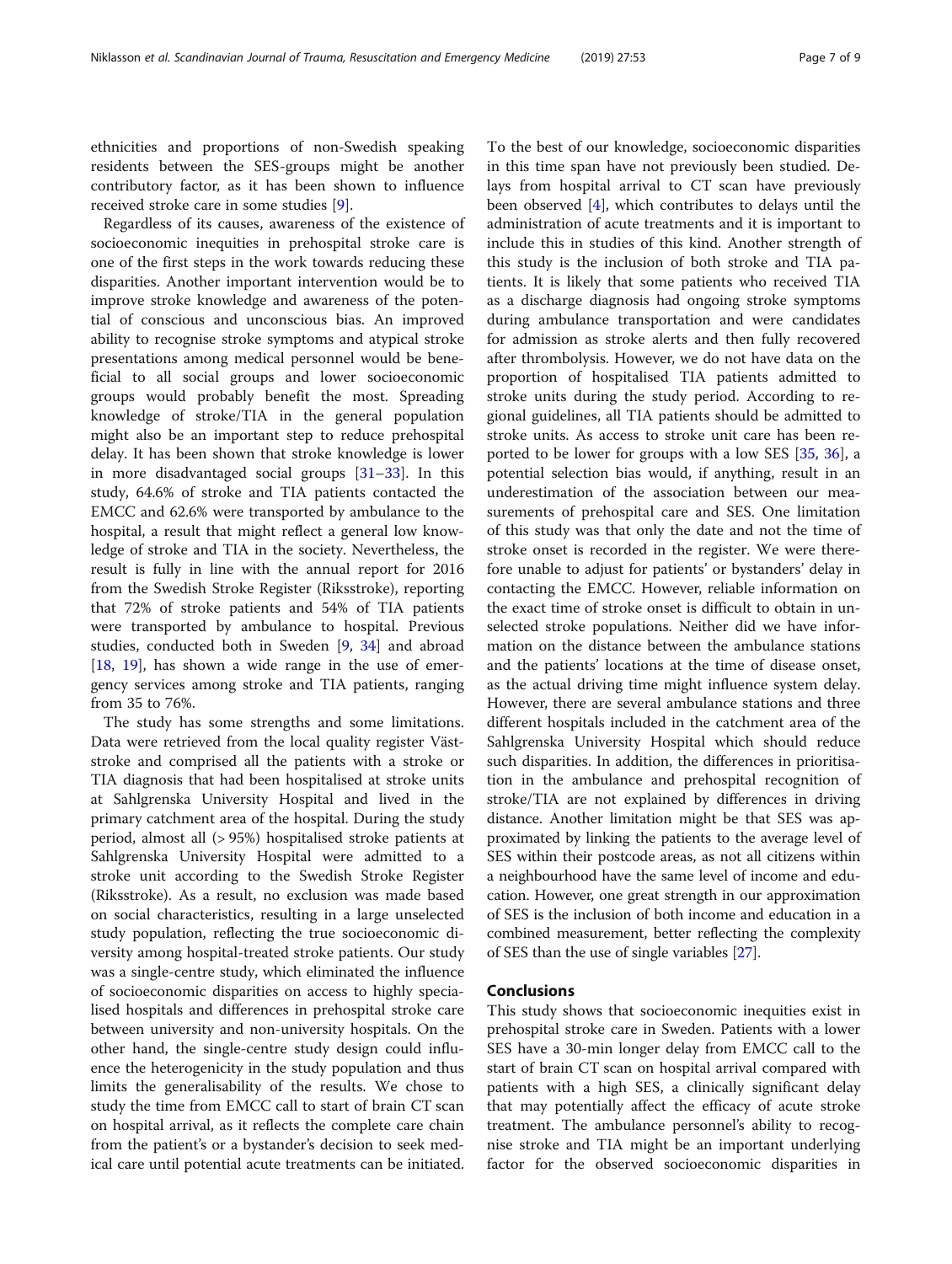<span id="page-7-0"></span>prehospital stroke care, resulting in lower prioritisation in the ambulance and consequently prolonged system delay. Taken as a whole, these findings might contribute to previously observed socioeconomic disparities in stroke outcomes and are important targets for improvements aimed at realising the goal of delivering the best stroke care for all patients on equal grounds.

#### Abbreviations

CI: Confidence interval; CT: Computed tomography; EMCC: Emergency medical communication centre; OR: Odds ratio; SES: Socioeconomic status; TIA: Transitory ischaemic attack

#### Acknowledgements

The authors thank the Väststroke collaboration and research nurses Linda Alsholm, Hengame Kazemi, Eva Axelsson, Matilda Errind Arvgård and Virginia Villarreal Calvo for excellent work with the Väststroke register. We also thank Madeleine Retamales Toro Glücksman at the Unit of Health Metrics, the Sahlgrenska Academy at the University of Gothenburg, for statistical advice.

#### Funding

This study was supported by the Stroke Centre West, the Swedish State under the ALF agreement (ALFGBG-720211), Region Västra Götaland, Rune and Ulla Amlöv's Foundation for Neurological Research, John and Brit Wennerström's Foundation for Neurological Research, the Gothenburg Foundation for Neurological Research, Peter Eriksson's Foundation and Erik and Lily Philipson's Foundation. The funding bodies did not have any role in the design of the study, data collection, analysis, interpretation or writing of the manuscript.

#### Availability of data and materials

Anonymised data analysed for the current study will be shared if a reasonable request is made by a qualified investigator to the corresponding author.

#### Authors' contributions

AN: study concept and design, acquisition of data, analysis and interpretation of data, drafting the manuscript. JH: study concept and design, critical revision of manuscript for intellectual content, study supervision. KJ: study concept and design, analysis and interpretation of data, critical revision of manuscript for intellectual content, study supervision. All authors read and approved the final manuscript.

#### Ethics approval and consent to participate

The study was approved by the regional ethical review board in Gothenburg, Sweden (284–17 and T1146–17). Since only observational data were collected, written informed consent was not required according to national law.

#### Consent for publication

Not applicable.

#### Competing interests

The authors declare that they have no competing interests.

## Publisher's Note

Springer Nature remains neutral with regard to jurisdictional claims in published maps and institutional affiliations.

#### Author details

<sup>1</sup>Institute of Neuroscience and Physiology, Department of Clinical Neuroscience, The Sahlgrenska Academy, University of Gothenburg, Blå Stråket 7, plan 3, SE-413 45 Gothenburg, Sweden. <sup>2</sup>PreHospen – Centre for Prehospital Research, Faculty of Caring Science, Work Life and Social Welfare, University of Borås, Borås, Sweden.

#### Received: 17 February 2019 Accepted: 17 April 2019 Published online: 02 May 2019

#### References

- 1. Lindmark A, Glader EL, Asplund K, Norrving B, Eriksson M. Socioeconomic disparities in stroke case fatality--observations from Riks-stroke, the Swedish stroke register. Int J Stroke. 2014;9(4):429–36.
- 2. Brown AF, Liang LJ, Vassar SD, Merkin SS, Longstreth WT Jr, Ovbiagele B, et al. Neighborhood socioeconomic disadvantage and mortality after stroke. Neurology. 2013;80(6):520–7.
- 3. Chen R, McKevitt C, Rudd AG, Wolfe CD. Socioeconomic deprivation and survival after stroke: findings from the prospective South London stroke register of 1995 to 2011. Stroke. 2014;45(1):217–23.
- Bray BD, Paley L, Hoffman A, James M, Gompertz P, Wolfe CDA, et al. Socioeconomic disparities in first stroke incidence, quality of care, and survival: a nationwide registry-based cohort study of 44 million adults in England. Lancet Public Health. 2018;3:e185–e193.
- 5. Andersen KK, Dalton SO, Steding-Jessen M, Olsen TS. Socioeconomic position and survival after stroke in Denmark 2003 to 2012: nationwide hospital-based study. Stroke. 2014;45(12):3556–60.
- 6. Langagergaard V, Palnum KH, Mehnert F, Ingeman A, Krogh BR, Bartels P, et al. Socioeconomic differences in quality of care and clinical outcome after stroke: a nationwide population-based study. Stroke. 2011;42(10):2896–902.
- 7. Marshall IJ, Wang Y, Crichton S, McKevitt C, Rudd AG, Wolfe CD. The effects of socioeconomic status on stroke risk and outcomes. Lancet Neurol. 2015;14(12):1206–18.
- Addo J, Ayerbe L, Mohan KM, Crichton S, Sheldenkar A, Chen R, et al. Socioeconomic status and stroke: an updated review. Stroke. 2012;43(4): 1186–91.
- 9. Eriksson M, Glader EL, Norrving B, Stegmayr B, Asplund K. Acute stroke alert activation, emergency service use, and reperfusion therapy in Sweden. Brain Behav. 2017;7(4):e00654.
- 10. Stecksen A, Glader EL, Asplund K, Norrving B, Eriksson M. Education level and inequalities in stroke reperfusion therapy: observations in the Swedish stroke register. Stroke. 2014;45(9):2762–8.
- 11. Kimball MM, Neal D, Waters MF, Hoh BL. Race and income disparity in ischemic stroke care: nationwide inpatient sample database, 2002 to 2008. J Stroke Cerebrovasc Dis. 2014;23(1):17–24.
- 12. Brinjikji W, Rabinstein AA, McDonald JS, Cloft HJ. Socioeconomic disparities in the utilization of mechanical thrombectomy for acute ischemic stroke in US hospitals. AJNR Am J Neuroradiol. 2014;35(3):553–6.
- 13. Rossnagel K, Jungehulsing GJ, Nolte CH, Muller-Nordhorn J, Roll S, Wegscheider K, et al. Out-of-hospital delays in patients with acute stroke. Ann Emerg Med. 2004;44(5):476–83.
- 14. Abilleira S, Lucente G, Ribera A, Permanyer-Miralda G, Gallofre M. Patientrelated features associated with a delay in seeking care after stroke. Eur J Neurol. 2011;18(6):850–6.
- 15. Kapral MK, Fang J, Chan C, Alter DA, Bronskill SE, Hill MD, et al. Neighborhood income and stroke care and outcomes. Neurology. 2012;79(12):1200–7.
- 16. Iosif C, Papathanasiou M, Staboulis E, Gouliamos A. Social factors influencing hospital arrival time in acute ischemic stroke patients. Neuroradiology. 2012;54(4):361–7.
- 17. Yang H, Zhang J, Xie J, Yang C, Dong X, Gong Y, et al. Factors influencing pre-hospital delay among acute ischemic stroke patients in the midlands of China. Int J Cardiol. 2014;172(2):533–4.
- 18. Kleindorfer DO, Lindsell CJ, Broderick JP, Flaherty ML, Woo D, Ewing I, et al. Community socioeconomic status and prehospital times in acute stroke and transient ischemic attack: do poorer patients have longer delays from 911 call to the emergency department? Stroke. 2006;37(6):1508–13.
- 19. Derex L, Adeleine P, Nighoghossian N, Honnorat J, Trouillas P. Factors influencing early admission in a French stroke unit. Stroke. 2002;33(1):153–9.
- 20. Mandelzweig L, Goldbourt U, Boyko V, Tanne D. Perceptual, social, and behavioral factors associated with delays in seeking medical care in patients with symptoms of acute stroke. Stroke. 2006;37(5):1248–53.
- 21. Morris DL, Rosamond W, Madden K, Schultz C, Hamilton S. Prehospital and emergency department delays after acute stroke: the Genentech stroke presentation survey. Stroke. 2000;31(11):2585–90.
- 22. Jin H, Zhu S, Wei JW, Wang J, Liu M, Wu Y, et al. Factors associated with prehospital delays in the presentation of acute stroke in urban China. Stroke. 2012;43(2):362–70.